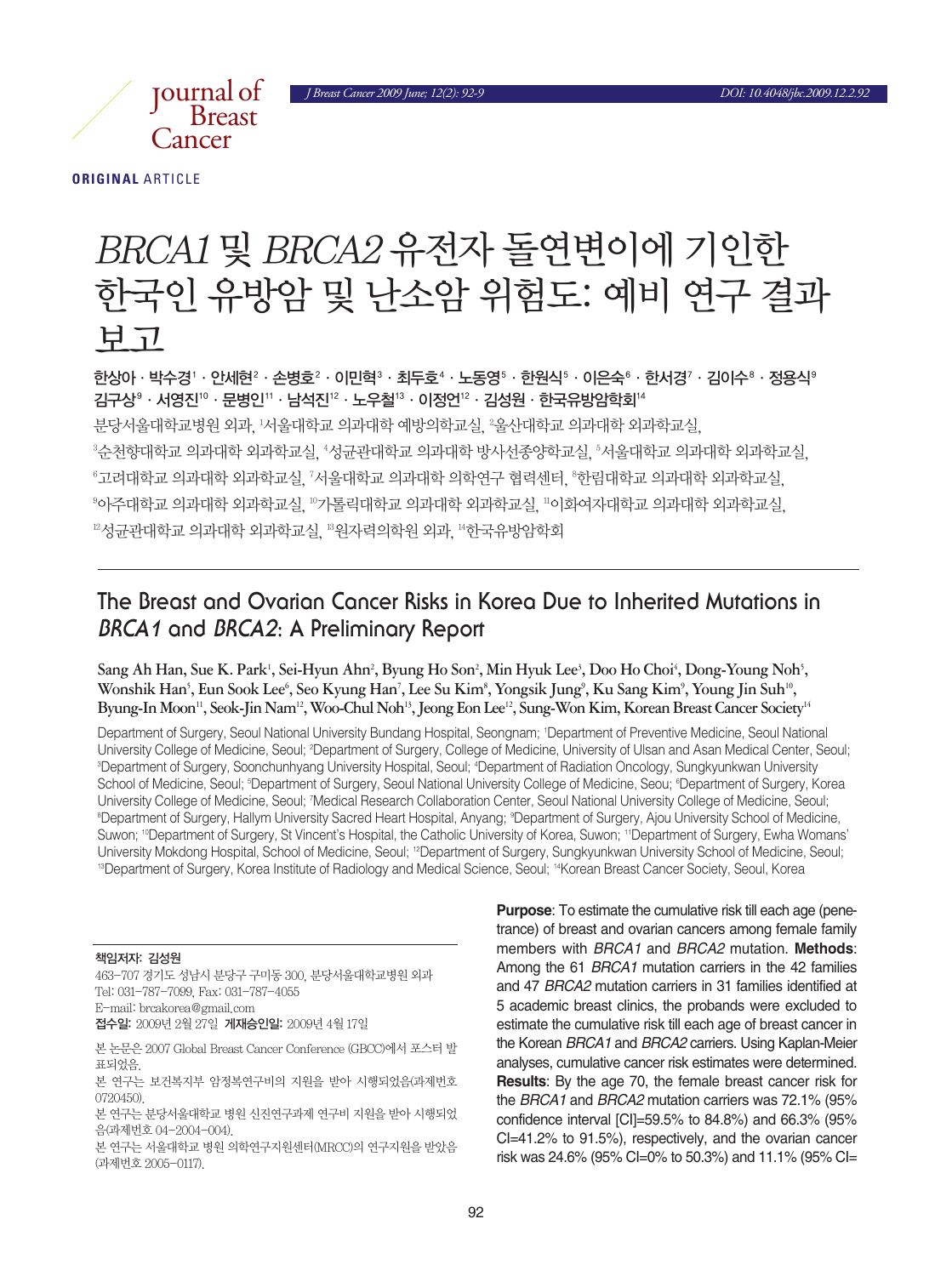0% to 31.6%), respectively. The contralateral breast cancer risk at 5 years after primary breast cancer was estimated as 16.2% (95% CI=9.3% to 23.1%) for the 52 breast cancer patients with the *BRCA1* mutation and 17.3% (95% CI=9.7% to 24.0%) for the 35 breast cancer patients with the *BRCA2* mutation. **Conclusion**: The penetrance of *BRCA* mutations in Korea is largely consistent with the previous studies on Western populations. However, the small number of the cases, the high proportions of probands in the study subjects, the

short term follow-up, and large confidence intervals are the limitations of the current study. The Korean Hereditary Breast Cancer Study (KOHBRA Study) may definitely answer this question.

Key Words: *Breast neoplasms*, *Ovarian neoplasms, Penetrance of BRCA mutation, Risk* 중심단어: 유방암, 난소암, BRCA 돌연변이의 침투율, 위험도

## 서 론

전체 유방암 중 약 7%는 유전적 소인을 갖는 것으로 알려져 있 으며,  $(1)$  대부분의 유전성유방암 및 난소암은 BRCA1 및 BRCA2 유전자의 돌연변이에 기인한다. (2) 서양의 연구에 의하면, BRCA 유전자는 그 침투율(penetrance)이 매우 높아서 이 유전자의 돌 연변이가 있을 경우 60-80%에서 유방암이, 20-40%에서 난소 암이 발생하는 것으로 알려져 있다. (3) 서양에서는 BRCA 유전자 돌연변이가 있는 여성들에게 유방암 및 난소암 발생의 집중적인 감시, 타목시펜(유방암의 예방) 및 경구피임제(난소암의 예방) 등 을 이용한 화학적 예방요법, 예방적 유방, 난소 절제술의 세가지 선택을 제시하고 있다. 또한 서양에서는 BRCA 돌연변이 보인자 의 경우, 예방적 유방절제술은 20-40%, 예방적 난소절제술은 50% 정도행해지고있다.(4-6)

BRCA 유전자 돌연변이의 빈도는 국내에서도 서양과 비슷하 게 보고하고 있으나. (7,8) 한국인의 BRCA 유전자 돌연변이의 침 투율에 관한 자료는 전무한 상태이다. 이로 인해 국내의 유방 전 문의들은 예방적 화학요법 및 예방적 수술요법 등의 적극적인 접 근을 꺼리고 있고, BRCA 유전자 돌연변이가 있을 경우 유방/난 소암 발생에 대한 지속적 검사와 외래에서의 추적관찰에 의존하 고 있는 실정이다.(9) 이러한 방법에도 불구하고 유방암 검사와 검사 간격 사이의 틈새암(interval cancer)이 발생하고 있어(10) 이 방법의 유용성이 의심되고 있다. 또한 난소암은 선별 검사에도 불구하고 조기 발견이 어려워 상당히 진행된 뒤에 진단될 가능성 이 높아, 국내의 많은 돌연변이 보유 환자들이 유방/난소암으로 부터 보호받지 못하고 사망하고 있다. (10,11)

또한 유전자 돌연변이가 형질 발현으로 이어지는 돌연변이 침 투율은 환경적, 유전적 요인에 영향을 받기 때문에 전세계적으로 인종 간에 다른 침투율을 보일 가능성이 있어. (12,13) 한국인의 유 전성유방암 연구에 있어 돌연변이의 빈도와 아울러 침투율에 대 한 연구가 수반되어야 한다.

한국인의 유방암은 서구에 비해 빈도가 낮으며, 젊은 연령의 환

자가 많은 등 서양과 다른 양상을 보여 서양의 연구 결과를 그대로 적용하는 데는 문제가 있다. 국내 여러 연구자들이 젊은 연령에 발 생하는 특성에 초점을 맞추고 유전적 소인이 많이 작용할 것이라 는 예측 하에 유방암 유전자 돌연변이에 대한 연구를 지속적으로 진행해 왔으나 대상 환자수가 적고, 개별 의료기관의 발표로 돌연 변이 검사 방법도 상이하며 체계적이지 못하다는 한계가 있어 왔 다. 따라서 대규모의 전향적인 연구를 통한 정확한 BRCA 돌연변 이의유병률과한국인에특이한개척자돌연변이, BRCA1/2 검사 전 예측 모델을 개발하기 위한 국가적 차워의 전향적 코호트에 대 한 요구가 절실하였다. 이에, 한국유방암학회는 한국인유전성유방 암연구(Korean Hereditary Breast Cancer Study, KOHBRA Study)를 2007년부터 진행하고 있다. (14)

본 연구는 5개 국내 병원에 국한된 결과로서, 대규모 KOHBRA Study에서 산출하고자 하는 BRCA 보인자 침투율의 분포를 예 측하고 대규모 연구의 기반 자료로 이용하고자 하는 목적으로 수 행되었다.

## 방 법

#### 연구대상

2006년 10월, 국내 5개 기관(서울아산병원, 서울대학교병원, 분당서울대학교병원, 국립암센터, 순천향대학교병원)에서 BRCA 돌연변이가 발견된 유방암 환자와 그 가족들 중 BRCA1/2 돌연변 이가 발견된 자를 대상으로 하였다(Table 1). 5개 기관에서 발견된 BRCA1/2 돌연변이 보인자는 총 122명으로 여성 113명, 남성 9명 이었고 BRCA1 돌연변이 보인자는 총 63명(남성 2명), BRCA2 돌연변이 보인자가 54명(남성 7명), BRCA1과 BRCA2 돌연변이 가모두포함된경우는5명(모두여성)으로관찰되었다. 발견된가 계는 모두 77가계였고, 발단자를 포함하여 최소 1명에서 최대 6명 까지의 가계 구성원이 모집되었으며, 가계당 평균 모집 가족 수는 발단자포함 1.6명이었다.

각각의 유전자 돌연변이의 유방암 침투율을 산출하기 위하여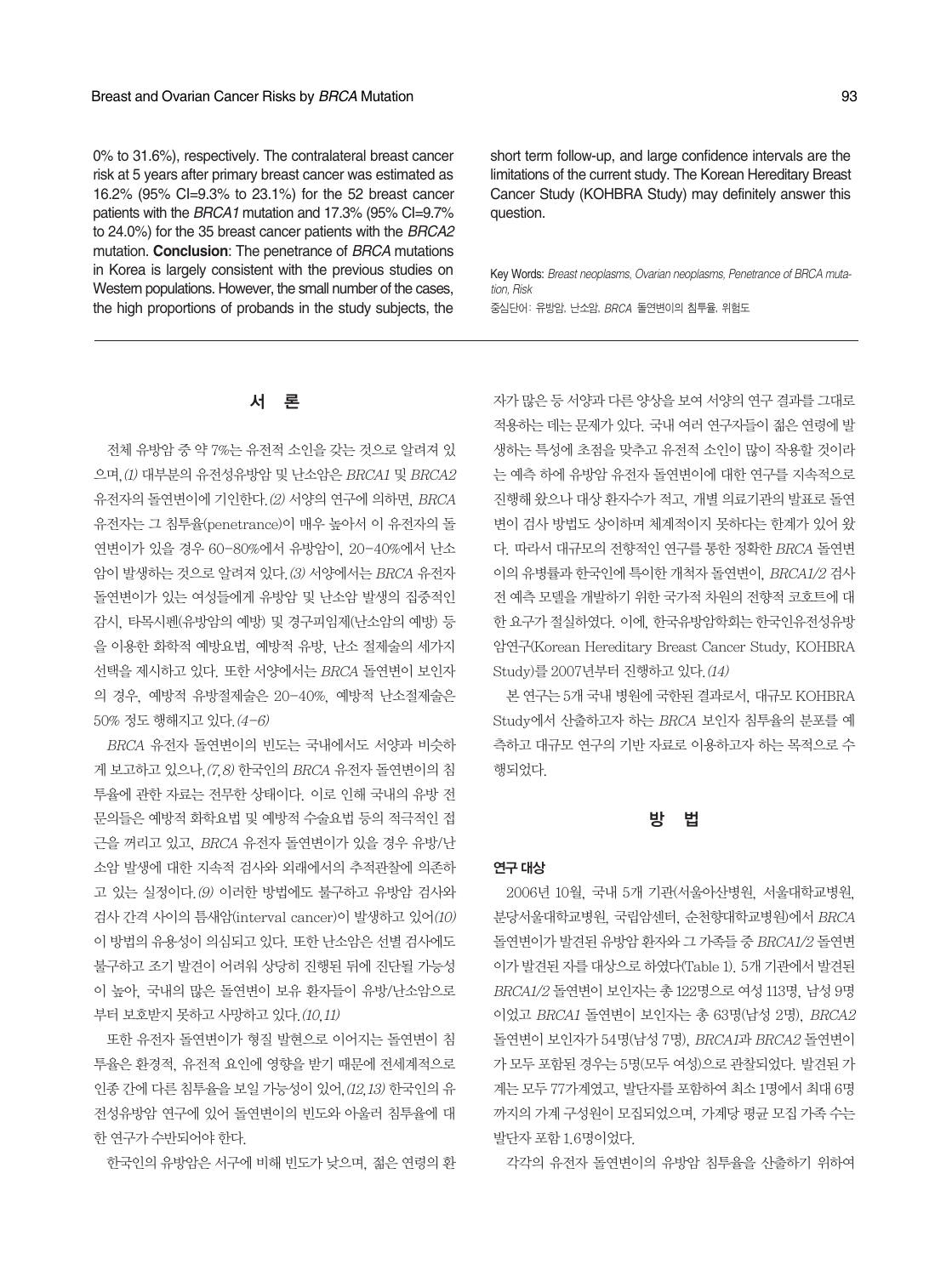Table 1. Institutional distributions of families and carriers

| Institution                        | Families<br>(n) | Sub-<br>jects<br>(n) | Proband<br>of<br>BRCA1/2<br>mutation*<br>(n) | BRCA1/2<br>mutation<br>carriers<br>excluding<br>proband*<br>(n) |
|------------------------------------|-----------------|----------------------|----------------------------------------------|-----------------------------------------------------------------|
| Asan medical center                | 41              | 61                   | 40                                           | 16                                                              |
| Seoul national university hospital | 10              | 13                   | 10                                           | 2                                                               |
| Seoul national university          | 7               | 18                   | 6                                            | 7                                                               |
| bundang hospital                   |                 |                      |                                              |                                                                 |
| National cancer center             | 5               | 8                    | 5                                            | 3                                                               |
| Soonchunhyang university           | 14              | 22                   | 12                                           |                                                                 |
| Total                              |                 | 122                  | 73                                           | 35                                                              |

\*Male subjects and carriers with both *BRCA1* and *BRCA2* mutation were excluded.

두 유전자 모두에 돌연변이가 있는 환자 5명과 남성 9명은 최종 분석에서 제외하여 최종적으로 BRCA1 돌연변이 61명(42가계) 과 BRCA2 돌연변이 47명(31가계)이 대상에 포함되었다. 이 중, 돌연변이 검사를 통해 돌연변이가 확인된 환자(tested)는 총 97명 (89.8%)이었고, 돌연변이 검사를 시행하지 않고서도 가계도 조사 를 통해 돌연변이를 가진 것으로 당연시되는 환자(presumed)가 11명(10.2%)이었으며 이들은 모두 발단자가 아닌 가족구성원이 었다(Table 2).(15) 이들을 대상으로 암 진단 유무와, 진단된 암 종류, 암진단시의연령을포함한환자의자료를조사하였다.

## 유전자돌연변이검사

돌연변이 검사는 국내에서 상용되고 있는 fluorescence-based conformation-sensitive gel electrophoresis (F-CSGE),(16) denaturing high-performance liquid chromatography (DHPLC),(17) 직접염기서열분석(direct sequencing) 3가지의 방법으로시행하였다.(18)

#### 정의

## 유방암침투율

발단자를 제외한 BRCA 돌연변이를 가진 여성 가족 구성원을 대상으로 해당 연령까지의 유방암의 누적 위험도를 유방암 침투 율로정의하였다.

## 난소암침투율

BRCA 돌연변이를 가진 여성(유방암 환자 및 가족을 포함)을 대상으로 해당 연령까지의 난소암의 누적 위험도를 난소암 침투 율로정의하였다.

Table 2. Cancer prevalence in female probands by *BRCA1/2* mutation and female *BRCA1/2* mutation carriers excluding proband

|                                             | <i>BRCA1</i><br>mutation | <i>BRCA2</i><br>mutation | Total       |
|---------------------------------------------|--------------------------|--------------------------|-------------|
| Proband of BRCA1/2 mutation                 |                          |                          |             |
| Total no. (tested/presumed)                 | 42 (42/0)                | 31(31/0)                 | 73 (73/0)   |
| Age, years                                  |                          |                          |             |
| Mean (SD)                                   | 38.4 (8.9)               | 43.6 (11.7)              | 40.6 (10.5) |
| Unilateral breast cancer (%)                | 32 (76.1)                | 24 (77.4)                | 56 (76.7)   |
| Bilateral breast cancer (%)                 | 5 (11.9)                 | 4(12.9)                  | 9(12.3)     |
| Breast/Ovary cancer (%)                     | 2(4.8)                   | 0(0.0)                   | 2(2.7)      |
| Breast/Multiorgan cancer (%)                | 2(4.8)                   | 3(9.7)                   | 5(6.8)      |
| Unaffected (%)                              | 1(2.4)                   | 0(0.0)                   | 1(1.4)      |
| BRCA1/2 mutation carriers excluding proband |                          |                          |             |
| Total no. (tested/presumed)                 | 19 (12/7)                | 16 (12/4)                | 35 (24/11)  |
| Age, years                                  |                          |                          |             |
| Mean (SD)                                   |                          | 47.5 (13.2) 47.8 (15.4)  | 47.6 (14.0) |
| Unilateral breast cancer (%)                | 9(47.4)                  | 3(18.8)                  | 12 (34.3)   |
| Bilateral breast cancer (%)                 | 1(5.3)                   | 1(6.3)                   | 2(5.7)      |
| Breast/Ovary cancer (%)                     | 1(5.3)                   | 0(0.0)                   | 1(2.9)      |
| Breast/Multiorgan cancer (%)                | 0(0.0)                   | 0(0.0)                   | 0(0.0)      |
| Ovary cancer only (%)                       | 1(5.3)                   | 1(6.3)                   | 2(5.7)      |
| Unaffected (%)                              | 7(36.7)                  | 11 (62.3)                | 18(51.4)    |

SD=standard deviation.

#### 반대편유방암침투율

BRCA 돌연변이를 가진 유방암 환자를 대상으로 첫 번째 유방 암의 진단 후의 시간에 따른 반대편 유방암의 위험도로 정의하였다.

## 돌연변이보인자

돌연변이 검사 및 가계도 조사를 통하여 BRCA 유전자의 돌연 변이가 있는 자로 돌연변이 보인자의 정의는 아래의 두 가지 모두 를포괄하였다.

#### Tested cases

돌연변이 검사를 통해 BRCA 유전자의 돌연변이가 있는 것으로 확인된 자로 정의하였다.

### Presumed cases

돌연변이 검사는 시행하지 않았지만, 가계도 정보상 돌연변이가 존재할것으로확실한자로정의하였다.(15) 예를들면, 발단자(A) 와 발단자의 조카(C)가 동일한 돌연변이가 있다면 조카(C)의 어머 니(B)는 보인자로 추정 가능하다.

## 통계적분석

BRCA 돌연변이 보인자를 가진 유방암 환자군과 가족 모두를 대상으로 난소암과 반대측 유방암의 해당 연령까지의 누적 위험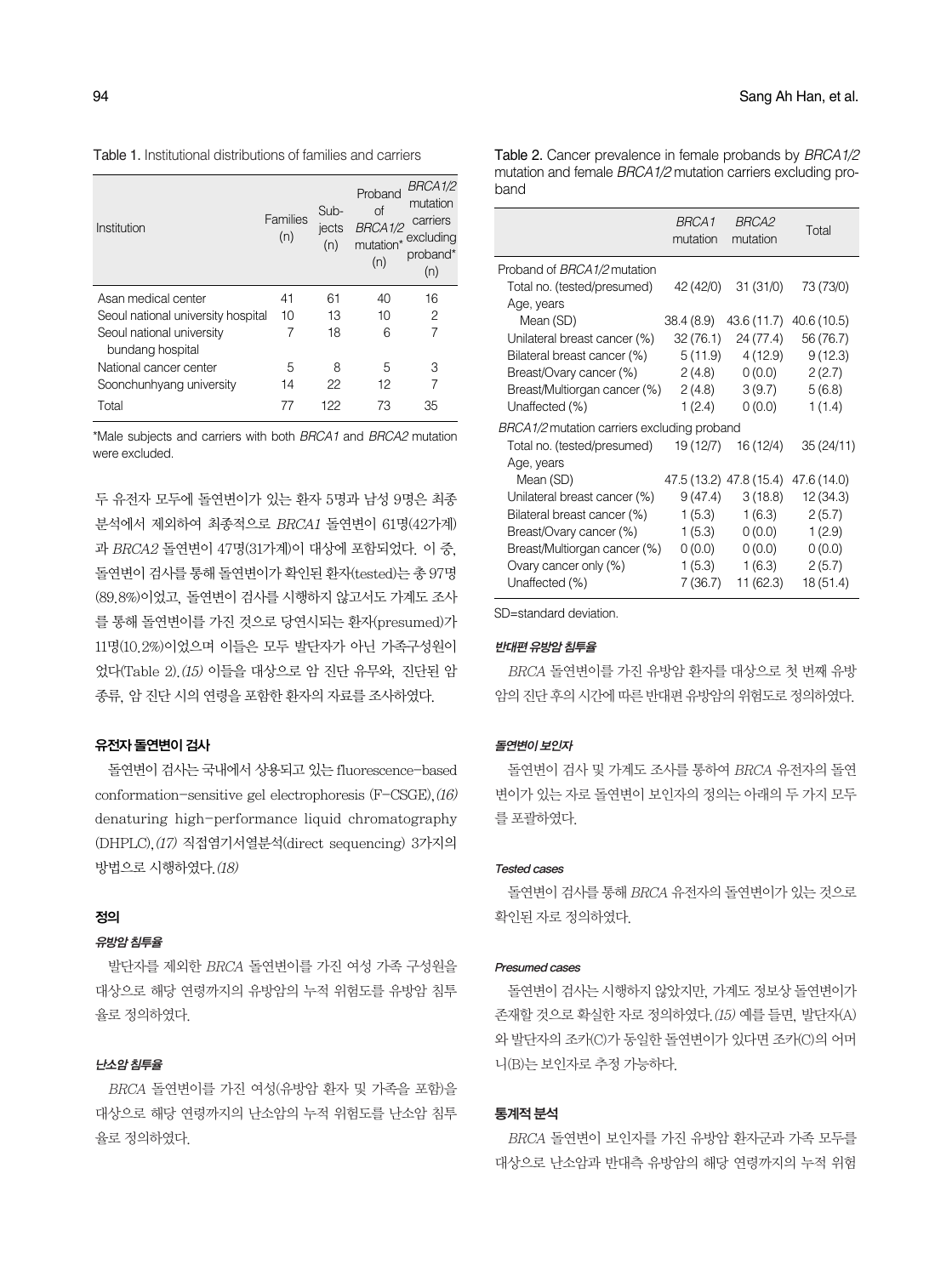세 가지 암(유방암, 난소암, 반대편 유방암)으로 진단된 적이 있 을경우완전탈락으로, 해당암으로진단되지않은경우는중간탈 락으로 두었다. 완전탈락 대상자의 추적관찰기간은 해당 암으로 진단된 연령을 그 기간으로 하였고, 중간탈락 대상자는 출생 후 현 재 시점까지의 기간(현재의 연령과 동일)을 그 기간으로 두었다. 반대측 유방암 발생의 추적관찰기간은 첫 번째 유방암 진단 후 두 번째 유방암 지다 시까지의 시간으로 하였다.

침투율은 Kaplan-Meier법에 의해 각 연령까지의 누적 위험 도와 그의 95% 신뢰구간(confidence interval, CI)으로 산출하 였다.(19,20)

| Table 3. Cumulative risk till each age of breast cancer among |  |  |
|---------------------------------------------------------------|--|--|
| family members with BRCA1/2 mutation carriers                 |  |  |

|       | Age       | Carriers*<br>(n) | <b>Breast</b><br>cancer<br>(n) | Cumu-<br>lative risk <sup>†</sup><br>(% ) | 95% CI (%) |      |
|-------|-----------|------------------|--------------------------------|-------------------------------------------|------------|------|
| BRCA1 | $21 - 30$ | 19               | 1                              | 5.3                                       | 0.1        | 10.4 |
|       | $31 - 40$ | 18               | 1                              | 10.8                                      | 3.6        | 18.1 |
|       | 41-50     | 13               | 6                              | 55.4                                      | 42.0       | 68.8 |
|       | $51 - 60$ | 6                | 1                              | 62.8                                      | 49.8       | 75.9 |
|       | 61-70     | 4                | 2                              | 72.1                                      | 59.5       | 84.8 |
| BRCA2 | $21 - 30$ | 16               | 0                              | 0.0                                       | 0.0        | 0.0  |
|       | $31 - 40$ | 13               | 1                              | 7.7                                       | 0.3        | 15.1 |
|       | $41 - 50$ | 11               | 2                              | 32.7                                      | 16.5       | 48.8 |
|       | $51 - 60$ | 5                | O                              | 32.7                                      | 16.5       | 48.8 |
|       | 61-70     | 5                | 1                              | 66.3                                      | 41.2       | 91.5 |

CI=confidence interval.

\*Total number of carriers at risk by age; <sup>†</sup>Cumulative risk of breast cancer in family with *BRCA1/2* mutation by age.



Figure 1. Cumulative risk of breast and ovary cancer till each age among family members with *BRCA1* mutation carriers.

결 과

최종적으로 BRCA1 돌연변이 61명(42가계)과 BRCA2 돌연변 이 47명(31가계)이 대상에 포함되었다(Table 2). 돌연변이의 종류 는 BRCA1이 56.5% (61/108), BRCA2가 43.5% (47/108)이었다. 대상자중발단자(proband)는 73명(67.7%)이었다. 발단자 73명 은 1명을 제외한 대상자 72명(98.6%)의 대상자가 유방암 진단을 받았으며, 양측성 유방암 9예(12.3%), 유방-난소암 2예(2.7%), 유방암과 다기관 암의 병발이 5예(6.9%) 있었다(Table 2). 평균 암 진단연령은 BRCA1 돌연변이가 BRCA2 돌연변이보다 어렸 다(38.4±8.9세 vs  $43.6 \pm 11.7$ 세) (p=0.036, Table 2).

발단자를 제외한 가족 구성원 35명을 대상으로 암 발생빈도를 분석하였을 때 총 17명(48.6%)이 암 진단을 받았다(Table 2). BRCA1 돌연변이는 전체 19명 중 12명(63.2%)에서 암이 발생했 고, 유방암은 11명(57.9%)에서 발생하였다. 이 중 양측성 유방암 이 1명, 유방-난소암이 1명 있었다. 그 외 1명(5.3%)에서는 난소 암이 발생하였다. BRCA2 돌연변이는 전체 16명 중 5명(37.7%) 에서 암이 발생하였고, 양측성 유방암 1명(6.3%)을 포함한 유방 암 4명(25.0%)과난소암 1명(6.3%)이포함되었다.

가족구성원의유방암진단연령의중앙값은46.0세(24.0-70.0 세)였으며. BRCA1 돌연변이 군에서는 중앙값 46.0세(24-70세) 였고, BRCA2 돌연변이 군에서는 중앙값 47.5세(40.0-70.0세) 였다. 발단자를 제외하고 가족만을 그 대상으로 BRCA 돌연변이 보인자의 연령에 따른 유방암 침투율을 추정하였다. 여성보인자 의 70세까지의 유방암 누적위험도는 BRCA1 보인자에서 72.1% (95% CI=59.5-84.8%, Table 3, Figure 1), BRCA2 보인자에 서 66.3% (95% CI=41.2-91.5%, Table 3, Figure 2)였다.

돌연변이 유전자를 가진 여성에서 70세까지 난소암의 누적위



Figure 2. Cumulative risk of breast and ovary cancer till each age among family members with *BRCA2* mutation carriers.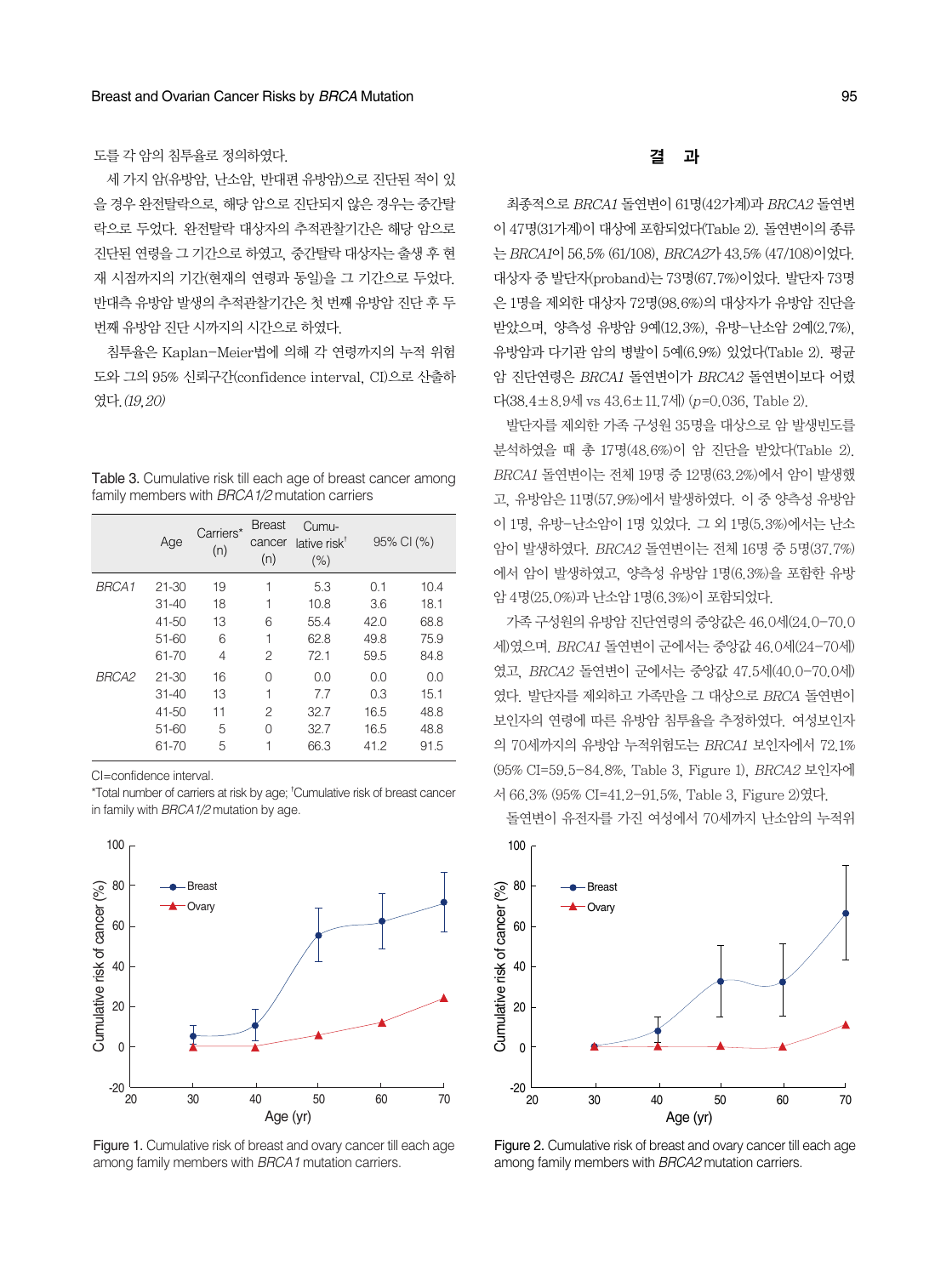| tamily members with <i>BRCA1/2</i> mutation carriers |           |                  |                        |                                           |     |            |  |
|------------------------------------------------------|-----------|------------------|------------------------|-------------------------------------------|-----|------------|--|
|                                                      | Age       | Carriers*<br>(n) | Ovary<br>cancer<br>(n) | Cumu-<br>lative risk <sup>†</sup><br>(% ) |     | 95% CI (%) |  |
| BRCA1                                                | 21-30     | 61               | 0                      | 0.0                                       | 0.0 | 0.0        |  |
|                                                      | $31 - 40$ | 54               | 0                      | 0.0                                       | 0.0 | 0.0        |  |
|                                                      | 41-50     | 35               | 2                      | 5.7                                       | 0.0 | 13.4       |  |
|                                                      | 51-60     | 15               | 1                      | 12.0                                      | 0.0 | 25.9       |  |
|                                                      | 61-70     | 7                | 1                      | 24.6                                      | 0.0 | 50.3       |  |
| BRCA2                                                | $21 - 30$ | 47               | 0                      | 0.0                                       | 0.0 | 0.0        |  |
|                                                      | $31 - 40$ | 42               | 0                      | 0.0                                       | 0.0 | 0.0        |  |
|                                                      | 41-50     | 34               | 0                      | 0.0                                       | 0.0 | 0.0        |  |
|                                                      | 51-60     | 17               | 0                      | 0.0                                       | 0.0 | 0.0        |  |
|                                                      | 61-70     | 9                |                        | 11.1                                      | 0.0 | 31.6       |  |

Table 4. Cumulative risk till each age of ovarian cancer among family members with *BRCA1/2* mutation carriers

CI=confidence interval.

\*Total number of carriers at risk by age; <sup>†</sup>Cumulative risk of ovary cancer in family with *BRCA1/2* mutation by age.

험도는 BRCA1 돌연변이 보인자에서 24.6% (95% CI=0.0-0.3%, Table 4, Figure 1), BRCA2 돌연변이 보인자에서 11.1% (95% CI=0.0-31.6%, Table 4, Figure 2)이었다.

반대편 유방에 유방암이 발생한 환자의 추적기간은 BRCA1 돌 연변이 여성은 평균 27.7±43.2개월이었고, BRCA2 돌연변이 여 성은 평균 24.0±33.2개월이었다. 최종추적연령의 중앙값은 44.0세(23-81세)였으며, 추적관찰 기간의 중앙값은 BRCA1 보 인자에서 12.0개월(0-240개월), BRCA2 보인자에서 12.0개월 (0-132개월)이었다. 유방암의첫진단후 5년째반대편유방암의 누적위험도는 52명의 BRCA1 돌연변이 여성에서는 16.2% (95% CI=9.3-23.1%, Table 5), 35명의 BRCA2 돌연변이 여성에서 는 17.3% (95% CI=9.7-24.0%, Table 5)였다.

## 고 찰

5개 기관의 유전성 유방암 클리닉에서 BRCA1과 BRCA2 유전 자의 돌연변이가 확인되었거나(tested carrier), 돌연변이가 있을 것으로 추정되는 환자(presumed carrier)들의 유방암, 난소암, 반대편 유방암 발병을 토대로 하여 BRCA1과 BRCA2 유전자 돌 연변이에 있어서 암 발생의 누적위험도를 산출하였다. 그 결과, BRCA1 보인자의 70세까지의 누적위험도는 유방암은 72.1%, 난 소암은24.6%, 첫진단부터5년째반대편유방암위험도는16.2% 로 산출되었다. BRCA2 보인자의 70세까지의 누적위험도는 유방 암은 66.3%, 난소암은 11.1%, 첫 진단부터 5년째 반대편 유방암 누적위험도는 17.3%로 산출되었다.

서양 연구 결과들에 의하면, 연구 대상군과 통계적 기법에 따 라 BRCA 돌연변이에 따른 암 위험도를 다양하게 보고하고 있다.

Table 5. Cumulative risk of contralateral breast cancer among female breast cancer patient with *BRCA1/2* mutation

|              | Time*                            | Carriers <sup>t</sup><br>(n) | Contrala-<br>teral<br>breast<br>cancer (n) | Cumu-<br>lative risk <sup>#</sup><br>$(\% )$ |                   | 95% CI (%)           |
|--------------|----------------------------------|------------------------------|--------------------------------------------|----------------------------------------------|-------------------|----------------------|
| <b>BRCA1</b> | 1 yr<br>5 yr<br>10 <sub>yr</sub> | 52<br>25<br>6                | 5<br>0                                     | 10.6<br>16.2<br>16.2                         | 6.0<br>9.3<br>9.3 | 15.1<br>23.1<br>23.1 |
| <b>BRCA2</b> | 1 yr<br>5 yr<br>10 <sub>yr</sub> | 35<br>16<br>4                | 4<br>Ω                                     | 11.4<br>17.3<br>17.3                         | 6.1<br>9.7<br>9.7 | 16.8<br>24.0<br>24.0 |

CI=confidence interval.

\*Time after diagnosis of primary breast cancer; � Total number of carriers at risk; <sup>‡</sup>Cumulative risk of contralateral breast cancer in family with *BRCA1/2* mutation.

유방암 가족력이 많은 환자를 대상으로 한 연구에서는 일반인을 대상으로 한 연구보다 위험도가 높게 보고 되는 경향을 보이는데, BRCA1 돌연변이에 의한 70세까지의 유방암 누적위험도는 가족 력에 의해 선별된 가족들을 대상으로 한 연구에서는 72-87%라 고 하였고, 70세까지의 난소암의 누적위험도는 44-68%라고 하 였다.(21-23) 일반 인구대상의 연구에서는 BRCA1 돌연변이에 의한유방암의 70세까지누적위험도를30-47%, 난소암의 70세 까지의 누적위험도를 15-36%로 보고하였다.(24,25) BRCA2 돌 연변이에 의한 70세까지의 유방암 누적위험도 역시 가족력에 의 해 선별된 가족 대상의 연구에서는 유방암의 70세까지 누적위험 도가71-84%, 난소암의70세까지누적위험도가27-31%로보고 되었고,(21,26) 일반 인구대상의 연구에서는 유방암의 70세까지 누적위험도가8.8-56%, 난소암의 70세까지누적위험도가4.5-  $10\%$ 로 보고되었다. (24, 25) 일본에서 시행된 가족력에 의해 선별 된 발단자들과 그 가족을 대상으로 한 연구 결과에 의하면, 일본은 일반인의 유방암 발생 빈도가 서구 국가들 보다 낮아 BRCA1 및 BRCA2 돌연변이에 의한 유방암 및 난소암의 위험도도 서구보다 낮을 것으로 예상하였으나, 유방암의 위험도는 BRCA1과 BRCA2 돌연변이 보인자에 있어서 각각 78% 및 80%로 서구 국가와 크게 다르지 않은 것으로 밝혀졌다. (27) 본 연구에서도 BRCA1 돌연변 이의 경우 70세까지의 유방암 발생 누적위험도는 72.1%, BRCA2 돌연변이의 경우 70세까지의 유방암 발생 누적위험도는 66.3%로 나와 백인들과 비슷한 수준으로 나왔다. 이 연구에서 난소암 발생 누적위험도는  $BRCA1$  돌연변이에서 24.6%,  $BRCA2$  돌연변이에 서 11.1%로 나와 백인과 비슷한 결과를 보여주었지만, 이 결과는 본 연구에 포함된 난소암 발생 예가 적고, 그 결과 신뢰구간이 넓 어 서구와 직접적으로 비교하는 것은 한계가 있을 것으로 보인다. 반대편 유방암이 발생한 경우, 첫 번째 유방암으로부터 5년째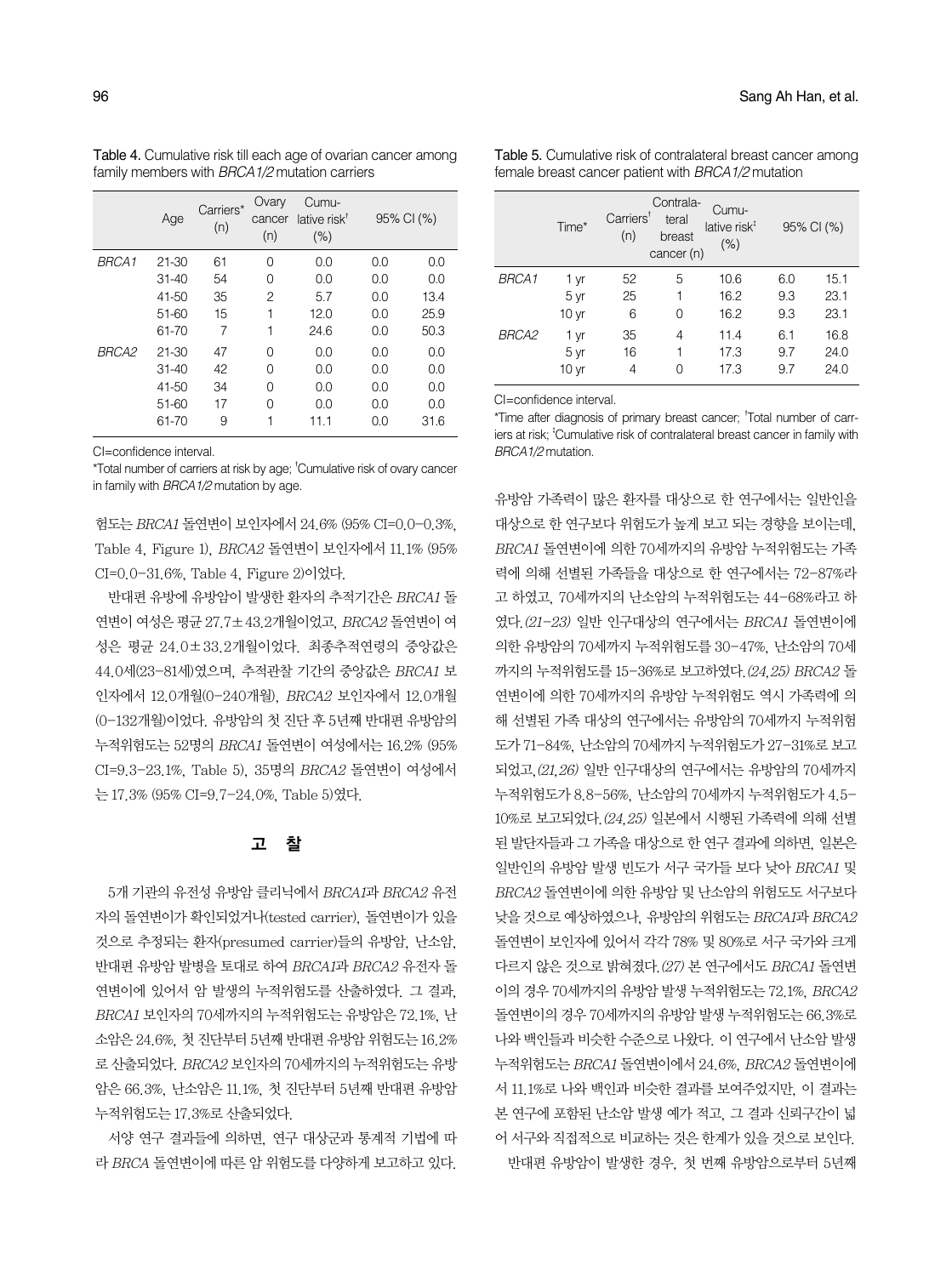반대편 유방암의 발생위험도는 52명의 BRCA1 돌연변이 여성에 서는 16.2%, 35명의 BRCA2 돌연변이 여성에서는 17.3%였다. 서구에서는 BRCA1 또는 BRCA2 돌연변이 보인자에 있어서 반 대편유방암의위험을수술후 5년째17%, 10년째 30%로추정하 였으며, (28) 이 값은 본 연구의 결과와 유사하였다. 본 연구에서는 반대편유방암의암도수가모두 11건(동시성이8건, 이시성이3건) 으로 적었다. 그리고, 5년에서 10년 사이에 발생한 반대편 유방암 이 없어 10년째 반대편 유방암의 위험도는 유의한 값을 구할 수 없 었다. 또한 평균 추적관찰 기간이 24-27개월로 짧았으며, 최종 추적연령의 중앙값이 44세로 적어 향후 장기간 추적관찰 할 경우 이 연구에서 산출된 결과보다 높은 위험도를 보일 가능성이 있음 을감안해야하겠다.

연구대상자에 따라 BRCA1과 BRCA2 돌연변이에 대한 침투율 이 달라질 수 있으며, 위험도를 측정하는 통계기법에 따라서도 침 투율이 다르게 산출될 수 있다. 본 연구에서는 발단자를 제외한 가 족을 대상으로 Kaplan-Meier법으로 누적위험도를 산출하였다. 침투율 연구들 간의 결과의 다양성을 이해하기 위해, 같은 연구 대상군에서 BRCA1 돌연변이의 침투율을 Kaplan-Meier법과 likelihood 기반의두기법인최우측정법(maximum likelihood estimation)과maximization of the logarithm of the odds (LOD) score법으로 각각 구하여 비교한 연구를 보면, 같은 대 상군에서 likelihood 기반의 두 기법은 유사한 결과를 보였고, Kaplan-Meier기법은 오직 보인자로 밝혀진 사람만을 대상으로 하여, 추적관찰기간에 진단된 암을 기록하므로 보인자들에서의 연속적인 암 진단을 포괄하기 때문에 암 위험도가 다소 높게 추정 되었다고 하였다. (20) 추후 KOHBRA Study에서 연구 대상자를 좀 더 확보하게 되면 이러한 통계 방법을 이용하여 비교 분석하는 것이필요할것이다.

BRCA 유전자의 침투율을 정확히 추정하기 위해서는 대상되는 가계의 모든 가족구성원에서 돌연변이 검사를 통하여 BRCA 보 인자를 밝히고, 이들을 대상으로 누적 암발생 위험도를 추정하여 야 한다. 이상적으로는 가계에 돌연변이가 있어도 가족 중 유방암 이 발생하지 않은 가계까지 포함해야 하지만, 현재까지의 모든 연 구가 유방암이 있는 가족을 대상으로 한 연구이며, 유태인 등의 특정 인종을 제외하고는 일반인구에서 BRCA 돌연변이 위험도는 0.1% 이하이므로(29) 현실적으로 시간과 비용의 문제로 불가능 하다고 할 수 있겠다. 이 연구에서는 총 35명의 가족구성원이 포 함되었다. 돌연변이 보인자의 가족에 대한 검사는 철저한 유전상 담 후 순수한 본인의 의사에 기반하여 시행되는 바, 돌연변이 검 사에 수반되는 심리적 불안감, 비용적 문제, 법률적 또는 보험에 서 예상되는 불이익, 환자가 인식하는 암의 위험도 등 다양한 장 벽이 문제가 된다. (30) 신뢰도 높은 연구결과는 많은 대상자 수에 기반하므로, 추후 KOHBRA Study에서도 많은 가족 구성원을 대상으로 돌연변이 검사를 시행하는 것이 중요할 것이다.

본 연구는 적은 대상자 수와 넓은 신뢰구간을 가지는 예비연구 라는 한계를 가지나, 한국인에서 BRCA1과 BRCA2 돌연변이와 연관된 침투율에 대한 첫 번째 연구라는데 그 의의가 있다. 그 결 과, BRCA1/2 보인자에서 유방암의 침투율이 서구와 크게 다르 지않음을보여주었다.

KOHBRA Study를 통해 한국인 BRCA 연구의 기초 데이터 베이스를 구축할 수 있을 것으로 기대하고 있고, 좀 더 정확한 한 국인 BRCA 돌연변이 유병률과 침투율에 대한 정보를 얻을 수 있을 것으로 생각한다. 또한 이 연구에서 난소암 발생 누적위험도 와 반대편 유방암의 누적 위험도는 본 연구에 포함된 발생 예가 적어 의미 있는 결과를 얻을 수 없었는데, 추후 이에 대한 수치도 KOHBRA Study에서 추정할 수 있을 것으로 생각된다.

## 결 론

결론적으로 한국인에서 BRCA1과 BRCA2 돌연변이와 연관된 유방암, 난소암 침투율은 서구와 크게 다르지 않으나, 침투율에 관한 대규모 연구가 필요하며, 그 해답은 KOHBRA Study의 결 과를 통해 얻을 수 있을 것으로 기대하는 바이다.

## 감사의 글

본 연구는 보건복지부에서 후원하고 한국유방암학회가 주관하 는 전국적 규모의 한국인 유전성유방암 연구(KOHBRA Study) 의 파생 연구 결과이며, 한국인 유전성 유방암 연구 대상자 모집 에참여해주신모든분께감사를드립니다.

강성수(관동대제일병원), 고승상(관동대제일병원), 곽금희(상 계백병원), 김구상(아주대병원), 김성용(천안순천향병원), 김성원 (분당서울대병원), 김세중(인하대병원), 김이수(평촌한림대병원), 김현아(원자력병원), 남석진(삼성서울병원), 노동영(서울대병원), 노우철(원자력병원), 류진우(천안충무병원), 문병인(이대목동병 원), 박수경(서울의대), 박용래(강북 삼성병원), 박찬흔(한림대병 원), 배영태(부산대병원), 서영진(가톨릭대성빈센트병원), 손병호 (서울아산병원), 안세현(서울아산병원), 안진석(삼성서울병원), 양 정현(삼성서울병원), 염차경(강북삼성병원), 윤대성(건양대병원), 윤찬석(관동대제일병원), 윤현조(전북대병원), 이민혁(순천향대병 원), 이일균(미즈메디병원), 이정언(삼성서울병원), 이종인(원자 력병원), 이창현(제주대병원), 이해경(관동대제일병원), 이희대(강 남세브란스병원), 임철완(부천순천향대병원), 장명철(단국대병원), 장은덕(의정부성모병원), 정준(강남세브란스병원), 정성후(전북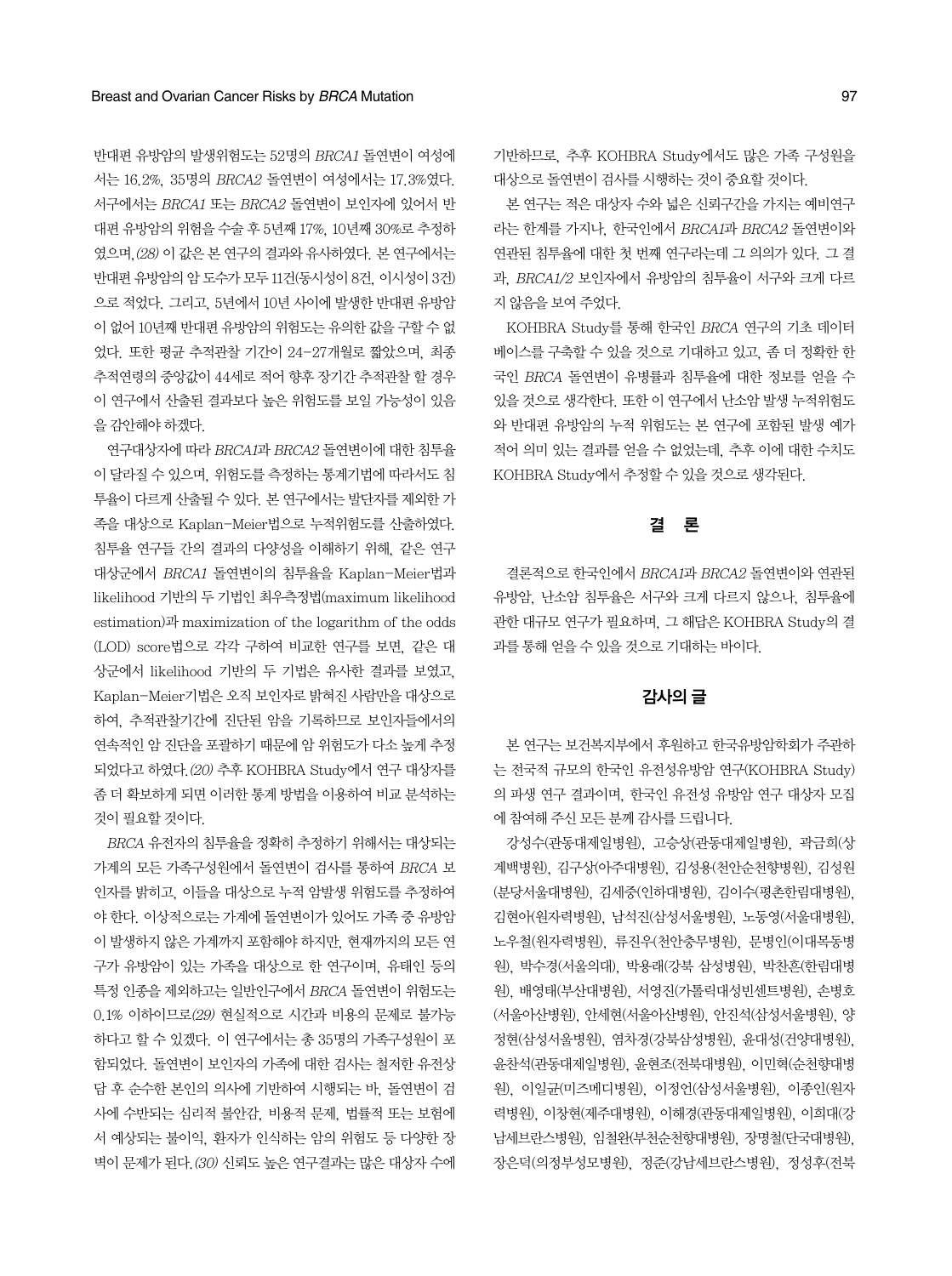대병원), 정용식(아주대병원), 정정필(세브란스유바외과), 조영업 (인하대병원), 최국진(한국유방암학회), 최두호(삼성서울병원), 한 송이(UB여성의원), 한원식(서울대병원), 황기태(서울대보라매 병원) (이상가나다순).

## 참고문헌

- 1. Claus EB, Schildkraut JM, Thompson WD, Risch NJ. The genetic attributable risk of breast and ovarian cancer. Cancer 1996;77:2318-24.
- 2. Robson ME, Boyd J, Borgen PI, Cody HS 3rd. Hereditary breast cancer. Curr Probl Surg 2001;38:387-480.
- 3. King MC, Marks JH, Mandell JB. Breast and ovarian cancer risks due to inherited mutations in *BRCA1* and *BRCA2*. Science 2003;302: 643-6.
- 4. Julian-Reynier C, Eisinger F, Moatti JP, Sobol H. Physicians' attitudes towards mammography and prophylactic surgery for hereditary breast/ ovarian cancer risk and subsequently published guidelines. Eur J Hum Genet 2000;8:204-8.
- 5. Matloff ET, Shappell H, Brierley K, Bernhardt BA, McKinnon W, Peshkin BN. What would you do? Specialists' perspectives on cancer genetic testing, prophylactic surgery, and insurance discrimination. J Clin Oncol 2000;18:2484-92.
- 6. Wagner TM, Möslinger R, Langbauer G, Ahner R, Fleischmann E, Auterith A, et al. Attitude towards prophylactic surgery and effects of genetic counselling in families with BRCA mutations. Austrian Hereditary Breast and Ovarian Cancer Group. Br J Cancer 2000;82: 1249-53.
- 7. Choi DH, Lee MH, Bale AE, Carter D, Haffty BG. Incidence of *BRCA1* and *BRCA2* mutations in young Korean breast cancer patients. J Clin Oncol 2004;22:1638-45.
- 8. Ahn SH, Son BH, Yoon KS, Noh DY, Han W, Kim SW, et al. *BRCA1* and *BRCA2* germline mutations in Korean breast cancer patients at high risk of carrying mutations. Cancer Lett 2007;245:90-5.
- 9. Kim KS, Kim SW, Lee MH, Ahn SH, Park SK; Korean Breast Cancer Society. Practice patterns of surgeons for the management of hereditary breast cancer in Korea. J Breast Cancer 2008;11:95-101.
- 10. Kauff ND, Brogi E, Scheuer L, Pathak DR, Borgen PI, Hudis CA, et al. Epithelial lesions in prophylactic mastectomy specimens from women with *BRCA* mutations. Cancer 2003;97:1601-8.
- 11. Schrag D, Kuntz KM, Garber JE, Weeks JC. Life expectancy gains from cancer prevention strategies for women with breast cancer and *BRCA1* or *BRCA2* mutations. JAMA 2000;283:617-24.
- 12. Antoniou A, Pharoah PD, Narod S, Risch HA, Eyfjord JE, Hopper JL, et al. Average risks of breast and ovarian cancer associated with *BRCA1* or *BRCA2* mutations detected in case Series unselected for family history: a combined analysis of 22 studies. Am J Hum Genet 2003;72:1117-30.
- 13. Liede A, Narod SA. Hereditary breast and ovarian cancer in Asia: genetic epidemiology of *BRCA1* and *BRCA2*. Hum Mutat 2002;20: 413-24.
- 14. Kim EK, Kim KS, Park SK, Ahn SH, Lee MH, Kim SW, et al. The Korean Hereditary Breast Cancer (KOHBRA) Study: protocol review. J Breast Cancer 2007;10:241-7.
- 15. Brose MS, Rebbeck TR, Calzone KA, Stopfer JE, Nathanson KL, Weber BL. Cancer risk estimates for BRCA1 mutation carriers identified in a risk evaluation program. J Natl Cancer Inst 2002;94:1365-72.
- 16. Eng C, Brody LC, Wagner TM, Devilee P, Vijg J, Szabo C, et al. Interpreting epidemiological research: blinded comparison of methods used to estimate the prevalence of inherited mutations in *BRCA1*. J Med Genet 2001;38:824-33.
- 17. Arnold N, Gross E, Schwarz-Boeger U, Pfisterer J, Jonat W, Kiechle M. A highly sensitive, fast, and economical technique for mutation analysis in hereditary breast and ovarian cancers. Hum Mutat 1999; 14:333-9.
- 18. Newman B, Mu H, Butler LM, Millikan RC, Moorman PG, King MC. Frequency of breast cancer attributable to *BRCA1* in a populationbased series of American women. JAMA 1998;279:915-21.
- 19. Kaplan EL, Meier P. Nonparametric estimation from incomplete data. J Am Stat Assoc 1958;53:457. *Cited from* Nieto FJ, Coresh J. Adjusting survival curves for confounders: a review and a new method. Am J Epidemiol 1996;143:1059-68.
- 20. Vogl FD, Badzioch MD, Steele L, Neuhausen SL, Goldgar DE. Risks of cancer due to a single *BRCA1* mutation in an extended Utah kindred. Fam Cancer 2007;6:63-71.
- 21. Antoniou AC, Gayther SA, Stratton JF, Ponder BA, Easton DF. Risk models for familial ovarian and breast cancer. Genet Epidemiol 2000; 18:173-90.
- 22. Easton DF, Ford D, Bishop DT. Breast and ovarian cancer incidence in *BRCA1*-mutation carriers. Breast Cancer Linkage Consortium. Am J Hum Genet 1995;56:265-71.
- 23. Ford D, Easton DF, Bishop DT, Narod SA, Goldgar DE. Risks of cancer in *BRCA1*-mutation carriers. Breast Cancer Linkage Consortium. Lancet 1994;343:692-5.
- 24. Risch HA, McLaughlin JR, Cole DE, Rosen B, Bradley L, Kwan E,